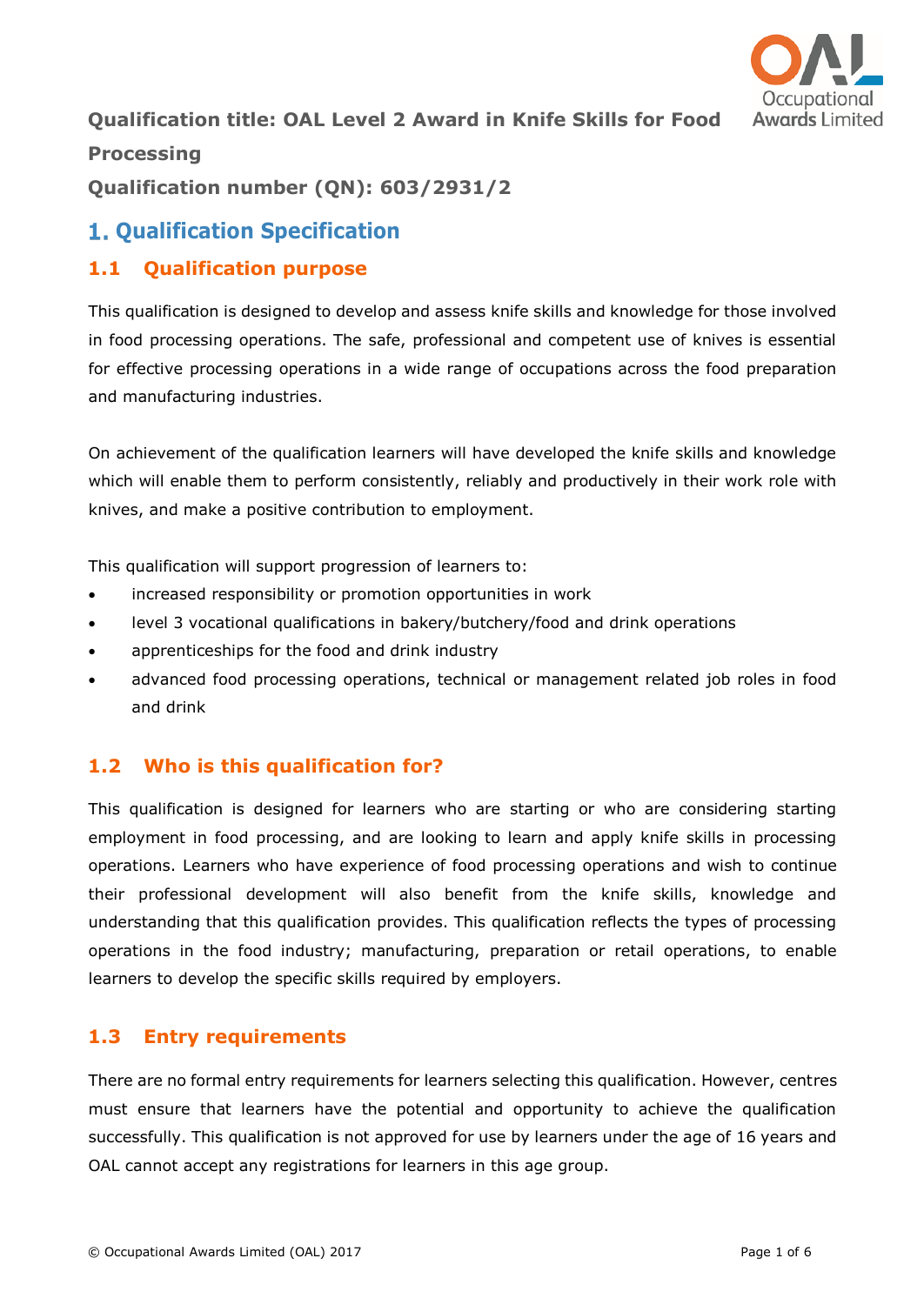

## **1.4 Regulatory information**

| Regulated by:                   | Ofqual                                               |
|---------------------------------|------------------------------------------------------|
| Countries offered in:           | England                                              |
| Subject/sector areas            | 4.2 Manufacturing technologies (Food, Meat)          |
|                                 | 7.4 Hospitality and Catering (Food, Bakery, Butchery |
| Qualification operational start | 13 <sup>th</sup> February 2018                       |
| date                            |                                                      |
| Qualification review date:      | 31 <sup>st</sup> January 2023                        |
| Qualification type:             | Occupational Qualification                           |
| Applicable age ranges (years):  | $16-18; 19+$                                         |

#### **1.5 Qualification coverage**

On achievement of this qualification, learners will have a knowledge and understanding of the components and grip techniques for knives. Learners know the personal protective equipment requirements for using knives and the hazards associated with their use. Learners will understand how to sharpen and maintain knives for safe and effective use.

Learners will have developed valuable skills which will enable them to select appropriate knives for use, and sharpen and maintain knives in good working order. They will be able to use knives to carry out a range of functions typically used in food processing operations, and which can be applied more specifically in the context of a particular workplace.

## **1.6 Qualification support**

This qualification is supported by a number of Further Education Colleges and Independent Providers of post-16yrs training and education as facilitating the development of knife skills for food processing, including in support of relevant skills, knowledge and behavioural requirements for:

- the Baker and Butcher Apprenticeship Standard
- post-16 years full/part time learning programmes including Study Programmes

This qualification is also supported by employers as facilitating the development of knife skills for food processing, including in support of relevant skills, knowledge and behavioural requirements for:

• the Baker and Butcher Apprenticeship Standard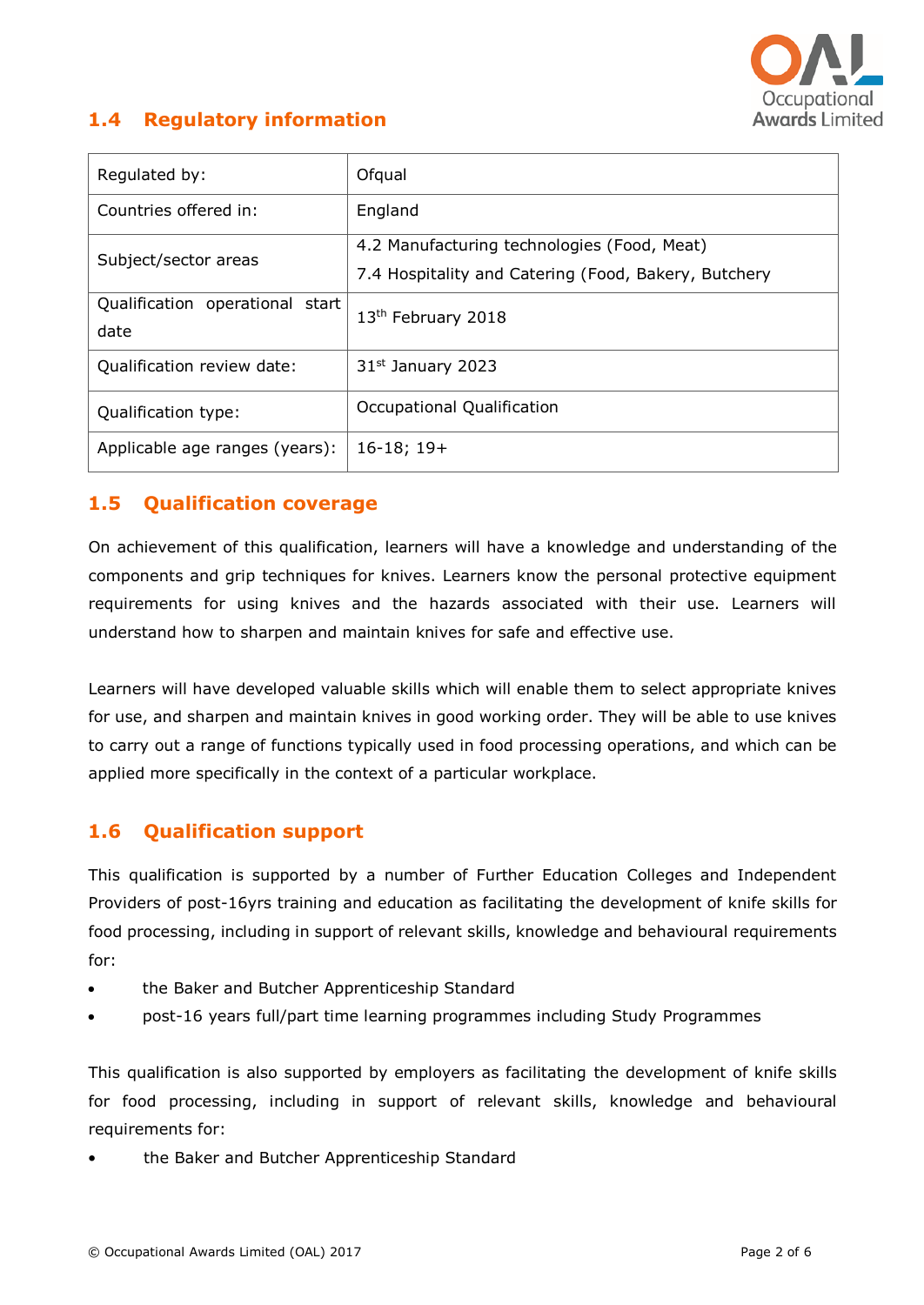

## **1.7 Further information**

Further information about this qualification can be obtained from: <http://www.oawards.co.uk/quals/food-drink/>

You can also contact OAL directly at: Occupational Awards Ltd, The Catalyst, Baird Lane, Heslington, York YO10 5GA Tel: 01235 432 032 Email: [info@oawards.co.uk](mailto:info@oawards.co.uk)

## **1.8 Qualification achievement**

This qualification is an Award of 6 credits, and comprising two mandatory units.

Each unit is allocated a credit value which provides an indication of the size of the unit in terms of learning hours, 1 credit = 10 learning hours. Units also have assigned Guided Learning Hours (GLH), which indicate the average number of hours a learner may require guidance and support from teaching, learning and assessment professionals to achieve units. The units set out the things learners need to know and need to do in order to perform effectively in their role at work. These are described in Learning Outcomes in units of assessment. The Learning Outcomes are defined by Assessment Criteria and these criteria must be assessed successfully for a learner to achieve each unit.

Achievement of the minimum number of credits will mean the qualification has been completed, and will be subject to approval of a claim for certification, OAL will issue a certificate complete with the learner's name, the qualification title and the credits achieved. Where a learner has not achieved the full qualification and will not go on to do so, a Certificate of Unit Achievement can be issued for the units successfully completed.

Centres must ensure they understand all qualification requirements prior to the registration of learners and prior to carrying out assessment of learners. Assessment of learners must not take place prior to the registration date of the learner with OAL. Centres must retain copies of learner's assessment records for at least three years after certification. Registration and certification fees may be subject to change. Centres should be fully aware of registration and certification end dates to ensure learners are not disadvantaged.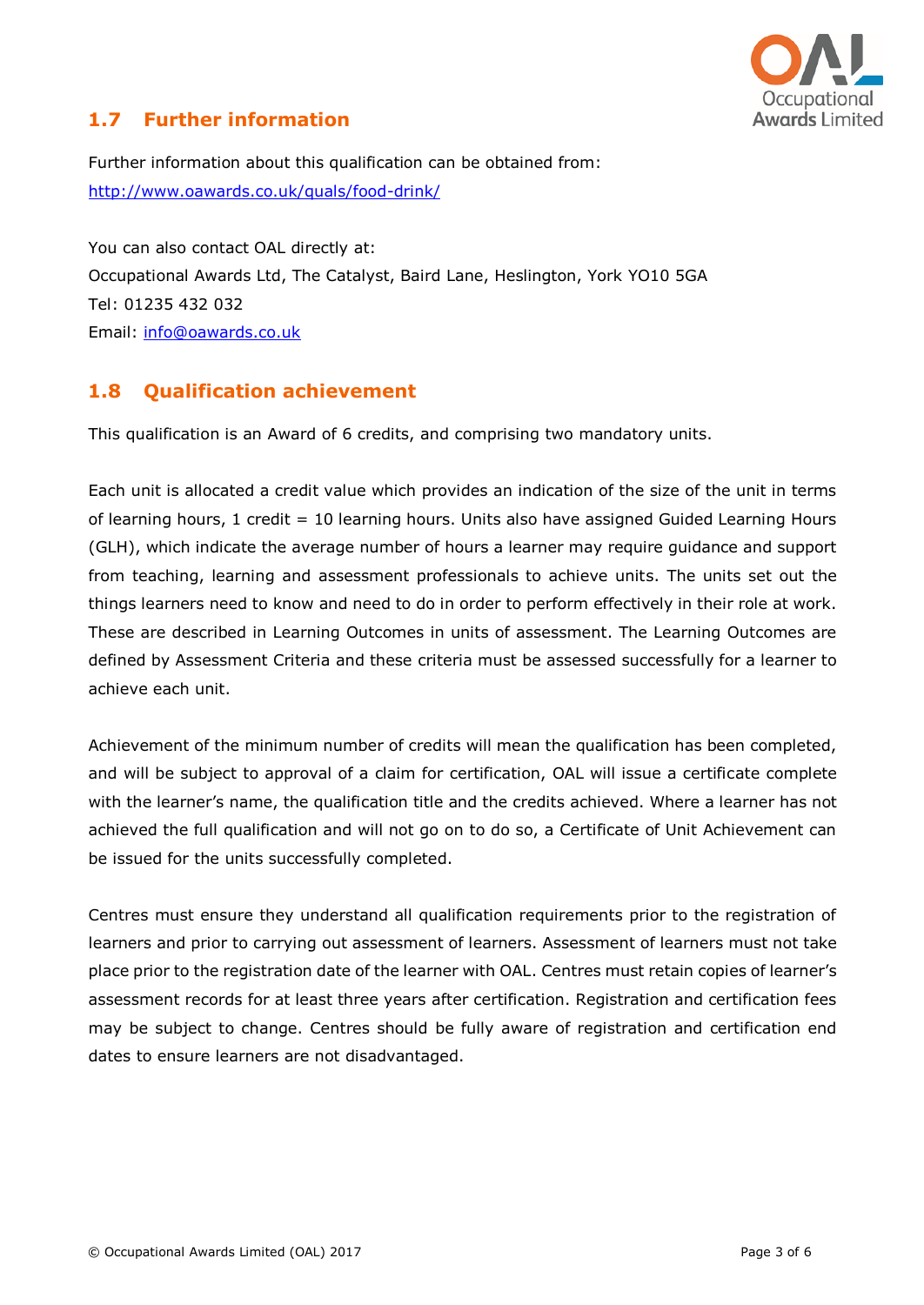

## **1.9 Qualification structure**

| Qualification title: OAL Level 2 Award in Knife Skills for Food Processing  |                                                              |                                         |      |               |        |            |
|-----------------------------------------------------------------------------|--------------------------------------------------------------|-----------------------------------------|------|---------------|--------|------------|
| Qualification number (QN): 603/2931/2                                       |                                                              | Total Qualification Time (TQT) 60 hours |      |               |        |            |
| Total qualification credits 6                                               |                                                              | Guided Learning Hours (GLH) 42          |      |               |        |            |
| To achieve this qualification, learners must achieve all units listed below |                                                              |                                         |      |               |        |            |
| Knife skills for food processing units                                      |                                                              |                                         |      |               |        |            |
| Number                                                                      | Title                                                        |                                         | Type | Level         | Credit | <b>GLH</b> |
| M/616/8794                                                                  | Sharpen and maintain knives in food processing<br>operations |                                         | C    | $\mathcal{P}$ | 3      | 21         |
| T/616/8795                                                                  | Apply knife skills in food processing operations             |                                         | C    | $\mathcal{L}$ | 3      | 21         |

Key to unit type

1. Competence (C) units are designed to assess learner performance in respect of the learner's applied skills and knowledge in the workplace or an approved environment when carrying out operational tasks required by their role

#### **1.10 Assessment**

The qualification must be assessed using the following assessment methods:

Practical Demonstration/Assignment

Learners are required to achieve all learning outcomes within units of assessment. Assessment of skills will involve observation of learners' knife skills carrying out food processing operations and knowledge testing in the workplace or in an approved food processing environment.

All assessment is subject to internal quality assurance within approved centres providing this qualification. Externally quality assurance of assessment and internal quality assurance within approved centres is provided by OAL.

This qualification is not graded, outcomes are fail or pass only.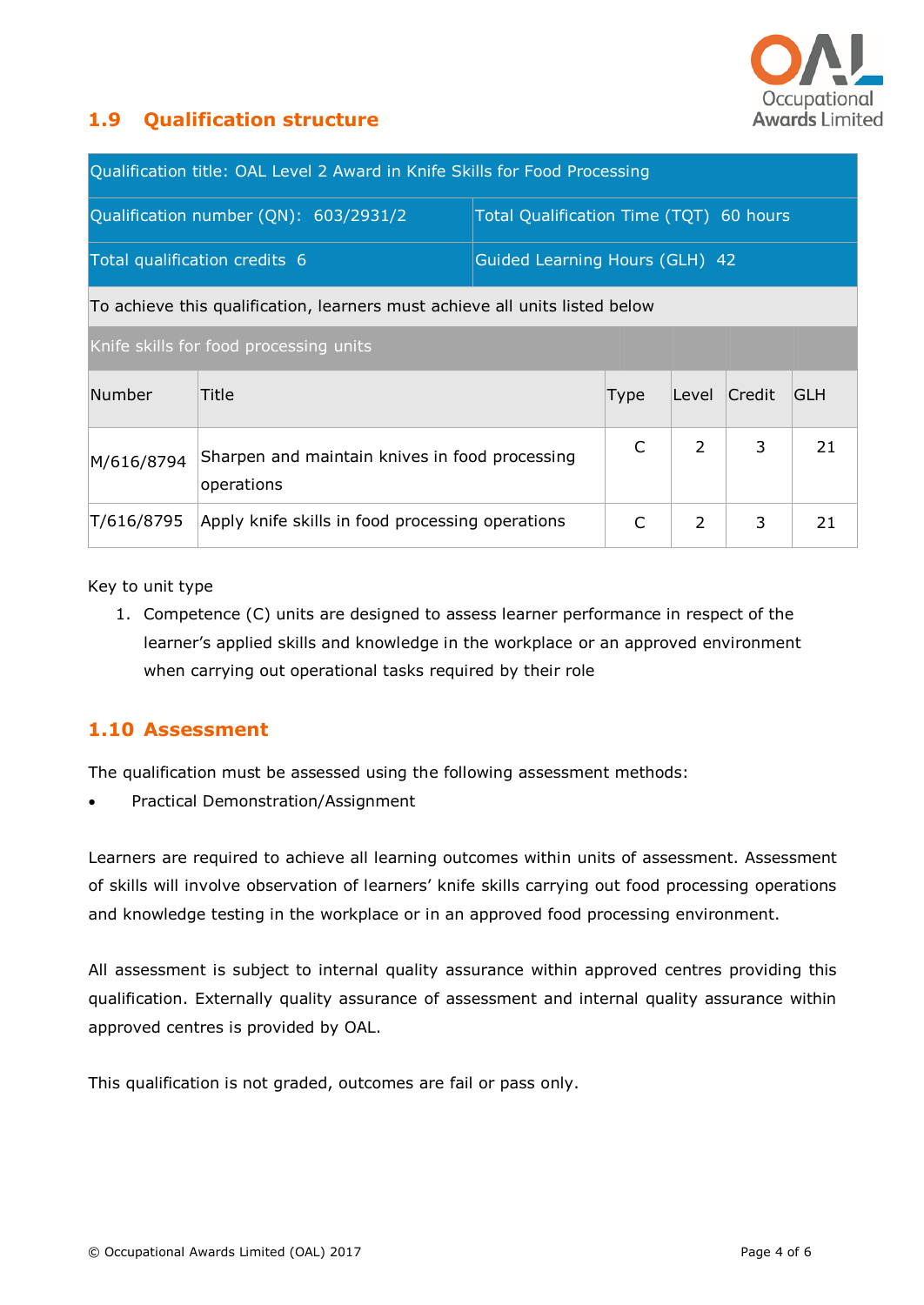

| Assessment of units |                                                              |                                          |                             |
|---------------------|--------------------------------------------------------------|------------------------------------------|-----------------------------|
| Number              | Title                                                        | Assessment<br>method                     | Assessment<br>available at: |
| M/616/8794          | Sharpen and maintain knives in food processing<br>operations | Observation and<br>knowledge<br>evidence | Centre<br>devised           |
| T/616/8795          | Apply knife skills in food processing operations             | Observation and<br>knowledge<br>evidence | Centre<br>devised           |

# **1.11 Map of qualification to Baker and Butcher Apprenticeship**

## **Standard**

| Qualification title: OAL Level 2 Award in Knife Skills for Food Processing                                                                |                                                                                                                                                                                                                                                                                                                                                                                                                                                                                                             |  |  |  |
|-------------------------------------------------------------------------------------------------------------------------------------------|-------------------------------------------------------------------------------------------------------------------------------------------------------------------------------------------------------------------------------------------------------------------------------------------------------------------------------------------------------------------------------------------------------------------------------------------------------------------------------------------------------------|--|--|--|
| Unit number and title                                                                                                                     | Unit contains knife skills, knowledge and behaviours<br>required by the Baker standard:                                                                                                                                                                                                                                                                                                                                                                                                                     |  |  |  |
| M/616/8794 Sharpen and maintain<br>knives in food processing operations<br>T/616/8795 Apply knife skills in food<br>processing operations | Core knowledge:<br>How to use knives safely including correct use and<br>application (K6)<br>Core skills:<br>Use knives, equipment and machinery (S7)<br>Behaviours:<br>Safe working: ensures safety of self and others, food<br>safe, addresses safety issues and concerns (B1)                                                                                                                                                                                                                            |  |  |  |
| Unit number and title                                                                                                                     | Unit contains knife skills, knowledge and behaviours<br>required by the Butcher standard:                                                                                                                                                                                                                                                                                                                                                                                                                   |  |  |  |
|                                                                                                                                           | Behaviours:<br>Take appropriate personal operational responsibility<br>for both health and food safety, apply safe working<br>practices when using knives, hazardous tools and/or<br>related equipment (B1)                                                                                                                                                                                                                                                                                                 |  |  |  |
| M/616/8794 Sharpen and maintain<br>knives in food processing operations<br>T/616/8795 Apply knife skills in food<br>processing operations | Core knowledge:<br>The various craft and knife skills used for cutting,<br>boning, trimming and mincing of meat including the<br>use of relevant mechanical equipment as required<br>(K6)<br>Core skills:<br>Carry out a range of primary and secondary butchery<br>skills involving the use of steak and boning knives,<br>hand saws, cleavers, banding needles and other<br>relevant hand tools, boning, slicing, dicing, rolling,<br>trimming and filleting as used in their employer's<br>business (S2) |  |  |  |